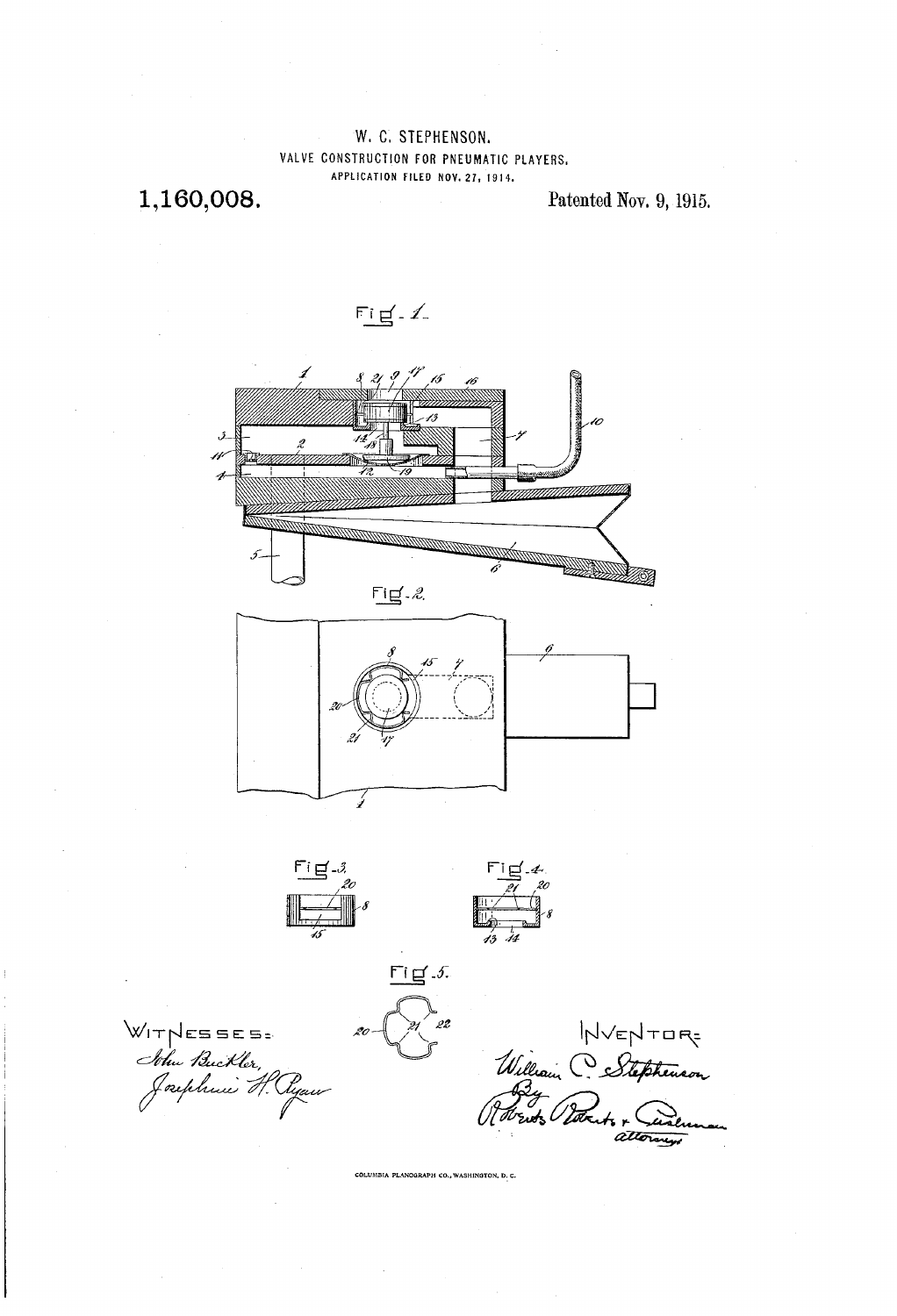## UNITED STATES PATENT OFFICE,

WILLIAM C. STEPHENSON, OF WOBURN, MASSACHUSETTS, ASSIGNOR TO VOSE & SONS PIANO COMPANY, OF ROSTON, MASSACHUSETTS, A CORPORATION OF MASSACHU-SETTS,

VALVE CONSTRUCTION FOR PNEUMATIC PLAYERS.

1,160,00S.

Specification of Letters Patent. Patented Nov. 9, 1915.

Application filed Noyerber 27, 1914. Serial No. 374,131,

To all whom it may concern:

Be it known that I, WILLIAM C. STEPHENson, a citizen of the United States, and resident of Woburn, in the county of Middlesex and State of Massachusetts, have invented<br>new and useful Improvements in ValveConstruction for Pneumatic Players, of which<br>the following is a specification.<br>This invention relates to a valve construc-

13 tion for pneumatic piano players, and consists in the novel and improved features hereinafter described and particularly pointed out in the claims.

In the accompanying drawings which<br>15 illustrate the preferred embodiment of the invention,—Figure 1 is a vertical sectional view, partly in side elevation, showing my<br>new valve construction, and such associated parts of a pneumatic player apparatus as

20 are necessary to make clear the environment and mode of operation of the valve; Fig. 2 is a plan view of said valve and associated parts with the cover of the valve chamber removed; Fig. 3 is a side view of the valve

 $25$  chamber housing removed from the wind<br>box; Fig.  $4$  is a sectional view of said valve chamber housing; and Fig.  $5$  is a plan view of the valve guiding ring.

30 a box or casing divided by partition 2 into Referring to the drawings, 1 represents two chambers  $\overline{3}$  and 4. Chamber 3 is connected by wind pipe  $\delta$  to the usual pumping apparatus of the instrument (not shown) by which suction is maintained in chamber

35 3. A pneumatic 6, which actuates the usual piano action (not shown) is secured to the casing 1 and is connected by passage 7 through the casing, with the valve chamber<br>formed by the valve housing 8 of metal,

40 formed by the valve housing 8 of metal, which is normally open to the atmosphere through valve port 9. The pneumatic 6 is thus normally in open or expanded position, as shown.

45 tube 10 to the tracker bar over which passes The chamber 4 is connected by the usual the perforated note sheet.

The partition 2 is provided with a small port 11 connecting chambers 3 and 4; and

<sup>12</sup> spans an aperture<br>50 in said partition.<br>The valve chamber consists of the cylin-<br>drical metal shell or valve housing 8, hav-<br>ing a valve seat 13 surrounding a valve port<br>14 in its bottom. The top of the housing<br>55 8 i

through its side to communicate with passage 7. The upper valve port 9 is formed in a removable cover strip 16, that part of which immediately surrounding port 9 forms an upper valve seat. The valve 17 is situated in the provided on both its upper and lower faces<br>with a lining of leather or other suitable material adapted to make tight joint with<br>the valve seats. The valve 17 is provided 65 with stem 18, which carries a button or head 19 at its lower end, engaging the flexible pouch 12.<br>The valve is guided in its vertical moveforms an upper valve seat. The valve 17 GO

ment by a series of small guiding projec- 70 tions extending inward from the walls of the Valve housing S and engaging the valve itself rather than the stem, between which<br>projections the valve is free to move up and<br>down. Heretofore such valves have been 75 guided by laterally extending arms, having<br>sockets in which the valve stem slides. Such<br>stem guides not only prevent any wabbling of the valve, thus preventing the valve from of any unevenness of the parts, but also ex-<br>tend across the valve ports, thereby interfertend across the varve ports, thereby interfering with the free passage of the air and often causing a whistling sound. The guiding projections of my valve are preferably formed by bending loops or points 21 in an expanding spring ring 20 of fine wire, which is seated in a shallow groove in the circular walls of housing  $\circ$  and there held by its own resiliency. Said ring is broken or in terrupted as shown at 22 opposite the opening 15 in housing 8. making a tight closure with the seat in case 80 ชอ

It will be understood that when suction is<br>created in chamber 3, and also in chamber created in chamber  $\sigma$ , and also in chamber  $\frac{4 \text{ throught}}{2 \text{ eV}}$  through port 11, by the pumping device to  $\frac{95}{2}$ which pipe 5 is connected, the valve 17 will be closed by gravity on seat 13, thereby clos ing port 14. The pouch 12 will hang down loosely, since the pressure is the same on both sides. The air in tube 10 will thus be  $100$ under tension or suction, but will be closed<br>by the note sheet. When a perforation in<br>the note sheet passes and opens tube 10 to the atmosphere, the pressure is suddenly raised in chamber 4, the perforation 11 be- $105$ ing so small that the opening of tube 10 will affect chamber 4 before it does chamber 3.<br>Thereupon pouch 12 will be forced upward and will lift the valve, thereby opening port 14 and closing port 9. This will cut off pas- 110